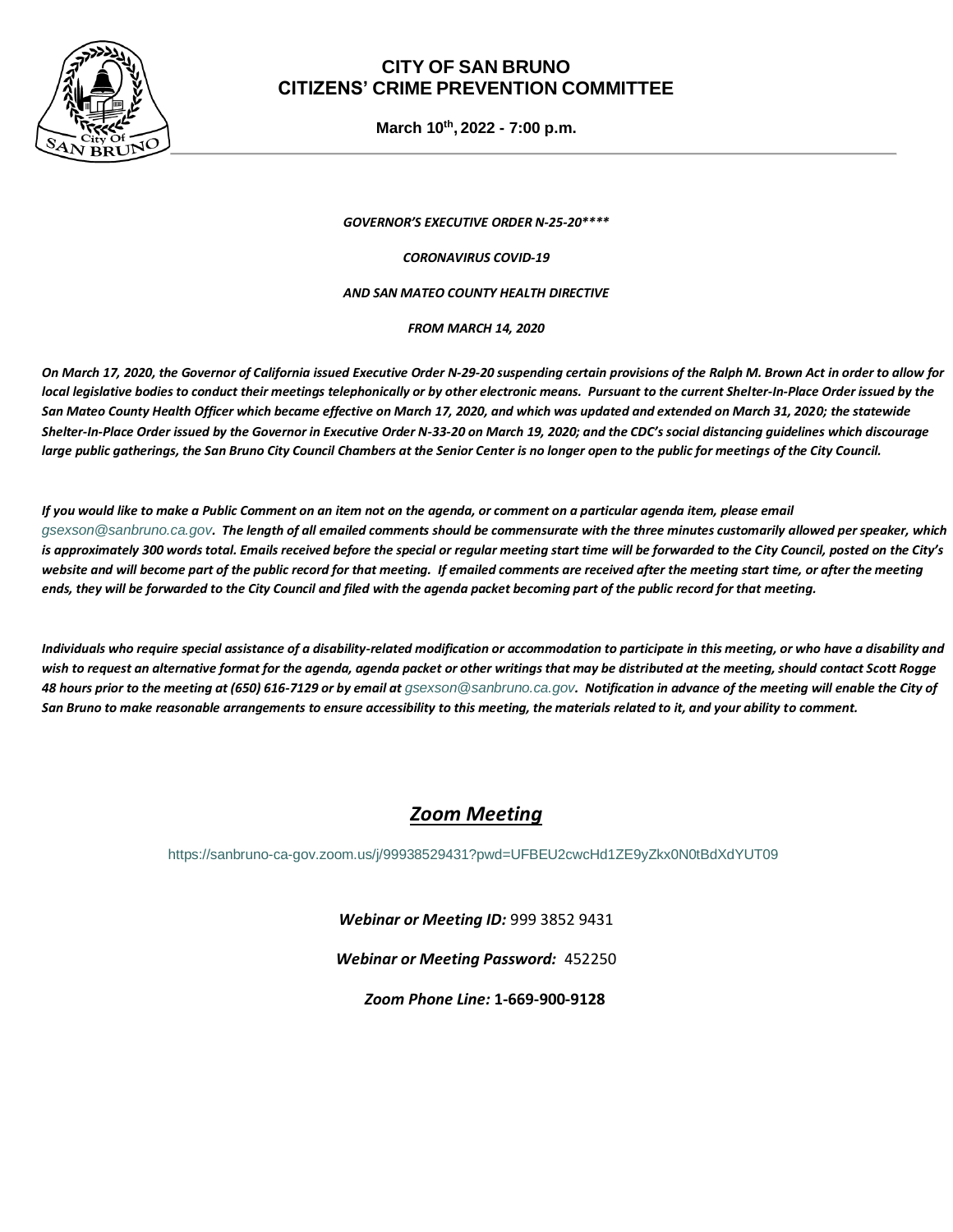

## **CITY OF SAN BRUNO CITIZENS CRIME PREVENTION COMMITTEE**

# **AGENDA**

# **Citizen Crime Prevention Meeting**

# **March 10th, 2022 - 7:00 p.m.**

#### **1. Call to Order**:

**NOTE:** This meeting will be taped, which will be kept at least 30 days after the minutes for this meeting have been approved.

**NOTE:** Due to Covid-19 this meeting will be conducted using ZOOM. Info on how the public can participate is listed above.

#### **2. Attendance:** (quorum = 4)

● **ROLL CALL:** Robert Riechel, Deanna Robinson, Peter Carey, Linda Boscono, Rhonda Boone, Rich Wong, Chad Keele

#### **3. Approval of Minutes:**

● **Action:** Vote on approving January meeting minutes.

#### **4. Public Comment on items not on the agenda**

**Note:** The State's Brown Act prohibits discussing or acting upon any matter not on the agenda pursuant to State Law. It is the Committee's policy to refer matters raised in this forum to committee member(s) or the SBPD for review and/or action where appropriate or to place the item on an agenda for a future meeting.

#### **5. Presentations:**

- CAPC to present in April
- **6. Communications & Announcements**:
- **7. Staff Reports (SBPD Officer Sexson)**:
- **8. Committee Business:**
	- 8.1. **Follow-up on open items from last meeting**
		- Pickup of hardcopy materials from Deanna
		- NHW in City Manager's Newsletter

#### 8.2. **Neighborhood Watch Communities**

- Public Comments:
	- **o** Neighborhood Watch Block Captain updates
	- **Current NHW Groups** 
		- **o** 11 groups active
		- **o** Shelter Creek update